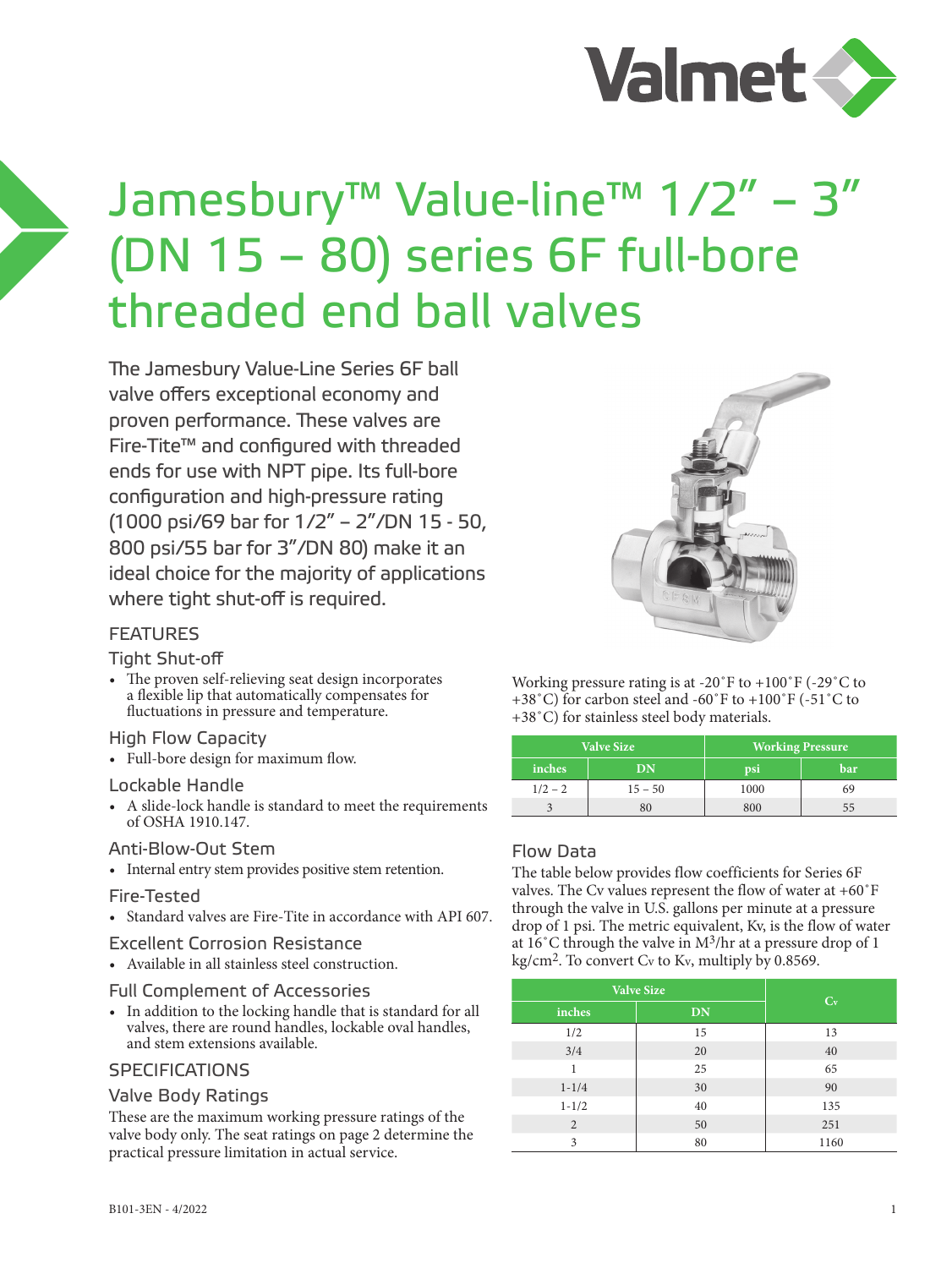

# Valve Seat Ratings

These ratings, shown in the graph at right, are based on differential pressure with the valve ball in the fully closed position and refer to seats only. Valves in carbon steel are suitable for service to -20˚F (-29˚C); valves in stainless steel to  $-60\degree$ F ( $-51\degree$ C).





| <b>Valve Size</b> |    | <b>Oval and Round Handle Dimensions</b> |     |        |     |  |  |
|-------------------|----|-----------------------------------------|-----|--------|-----|--|--|
| inches            | DN | A                                       | н   |        |     |  |  |
|                   |    | inches                                  | mm  | inches | mm  |  |  |
| 1/2               | 15 | 3.35                                    | 85  | 2.82   | 72  |  |  |
| 3/4               | 20 | 4.64                                    | 118 | 3.49   | 89  |  |  |
| 1                 | 25 | 4.64                                    | 118 | 3.62   | 92  |  |  |
| $1 - 1/4$         | 30 | 5.87                                    | 149 | 4.20   | 107 |  |  |
| $1 - 1/2$         | 40 | 5.87                                    | 149 | 4.38   | 111 |  |  |

# **ACCESSORIES**

# Optional Handles

Series 6F ball valves have optional handles available: a round handle (non-locking), an oval handle, and an extra-long lever. To order handles separately, specify the following part number.

|                             | 1/2"<br>(DN 15) | $\sqrt{3/4}$ - $1$ "<br>$(DN 20 - 25)$ | $1-1/4^{\prime\prime} - 1-1/2^{\prime\prime}$<br>$(DN 30 - 40)$ | 2 <sup>2</sup><br>(DN 50) |
|-----------------------------|-----------------|----------------------------------------|-----------------------------------------------------------------|---------------------------|
| Round<br>Handles            | 012-0785-22     | 012-0786-22                            | 012-0787-22                                                     |                           |
| Lockable<br>Oval<br>Handles | 012-0794-22     | 012-0795-22                            | 012-0796-22                                                     |                           |

# Stem Extensions

A standard 4" (102mm) stem extension is offered for 1/2" – 2" (DN 15 – 50) Series 6F valves for improved accessibility, particularly when used in insulated pipelines. Stem extension kits can be ordered factory-mounted or shipped separately for field mounting.

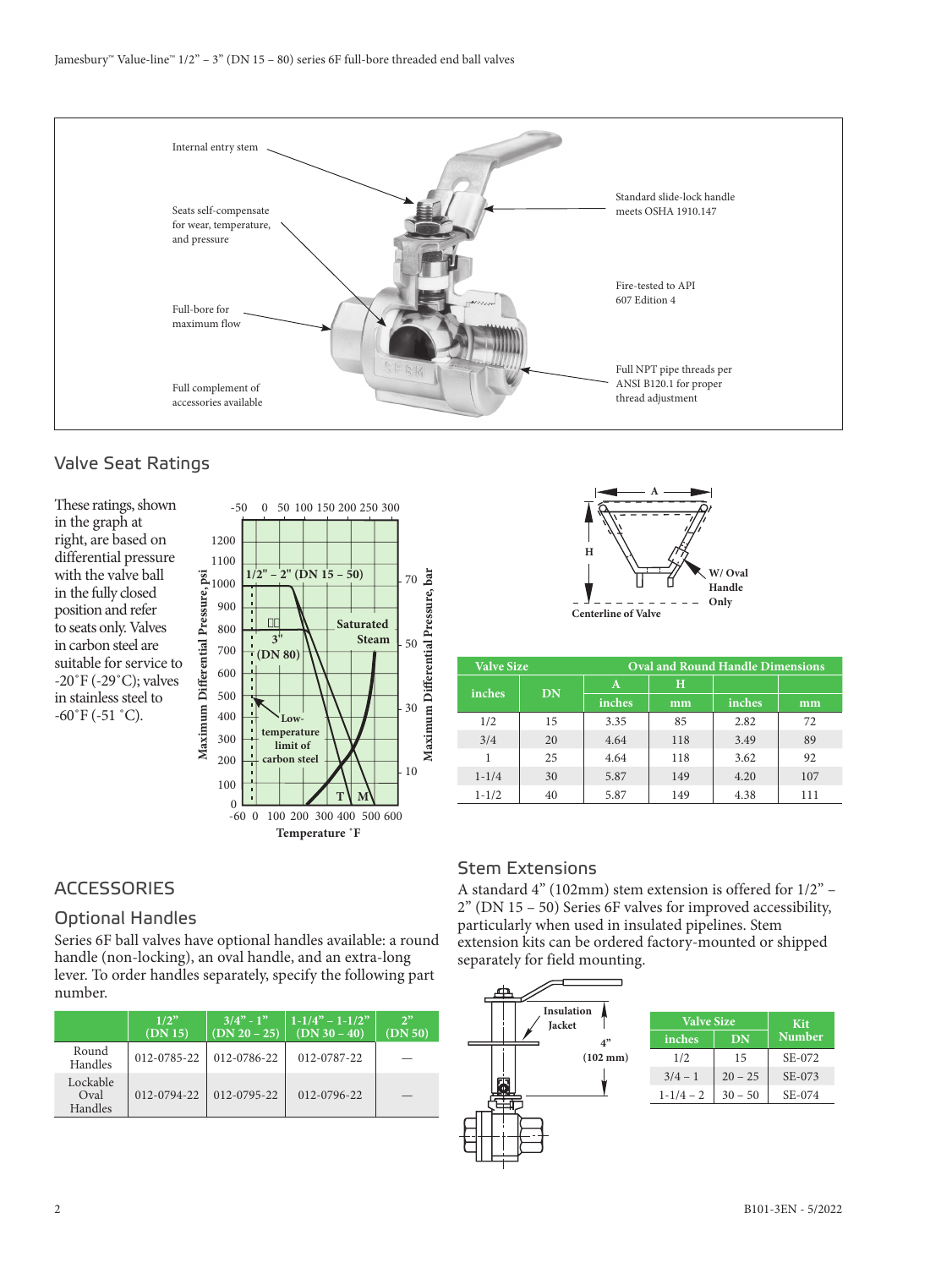DIMENSIONS



| <b>Valve</b>   | $\overline{DIMENSIONS}$ – inches |      |      |      |       |             |      |      |                      |  |
|----------------|----------------------------------|------|------|------|-------|-------------|------|------|----------------------|--|
| Size inches    | A                                | B    | E    |      | H     | $\mathbf R$ | S    | W    | Approx.<br>Weight lb |  |
| 1/2            | 2.57                             | 1.18 | 0.50 | 2.20 | 4.00  | 0.31        | 0.18 | 0.75 | 0.75                 |  |
| 3/4            | 3.38                             | 1.58 | 0.88 | 3.00 | 5.50  | 0.50        | 0.31 | 0.88 | 2.1                  |  |
|                | 3.76                             | 1.81 | 1.00 | 3.13 | 5.50  | 0.50        | 0.31 | 0.88 | 2.7                  |  |
| $1 - 1/4$      | 4.24                             | 2.00 | 1.25 | 3.84 | 7.00+ | 0.63        | 0.37 | 0.98 | 4.1                  |  |
| $1 - 1/2$      | 4.77                             | 2.28 | 1.50 | 4.02 | 7.00+ | 0.63        | 0.37 | 0.98 | 5.6                  |  |
| $\overline{2}$ | 5.04                             | 2.52 | 2.00 | 4.61 | 7.00+ | 0.63        | 0.37 | 0.98 | 8.7                  |  |
| 3              | 7.36                             | 3.68 | 2.99 | 6.14 | 18.00 | 1.00        | 0.67 | 1.05 | 28.0                 |  |

| <b>Valve</b>   | <b>DIMENSIONS - mm</b> |    |    |     |      |                         |              |    |           |
|----------------|------------------------|----|----|-----|------|-------------------------|--------------|----|-----------|
| <b>Size DN</b> | A                      | B  | E  |     | н    | $\overline{\mathbf{R}}$ | c            | W  | Weight kg |
| 15             | 65                     | 30 | 13 | 56  | 102  | 8                       | 5            | 19 | 0.34      |
| 29             | 86                     | 40 | 22 | 76  | 140  | 13                      | 8            | 22 | 0.95      |
| 25             | 96                     | 46 | 25 | 80  | 140  | 13                      | 8            | 22 | 1.2       |
| 32             | 108                    | 51 | 32 | 98  | 178† | 16                      | $\mathbf{Q}$ | 25 | 1.9       |
| 40             | 121                    | 58 | 38 | 102 | 178† | 16                      | $\mathbf{Q}$ | 25 | 2.5       |
| 50             | 128                    | 64 | 51 | 117 | 178† | 16                      | $\mathbf{Q}$ | 25 | 3.9       |
| 80             | 187                    | 93 | 76 | 156 | 457  | 25                      | 17           | 27 | 13        |

† Optional 12-inch (305 mm) handle available